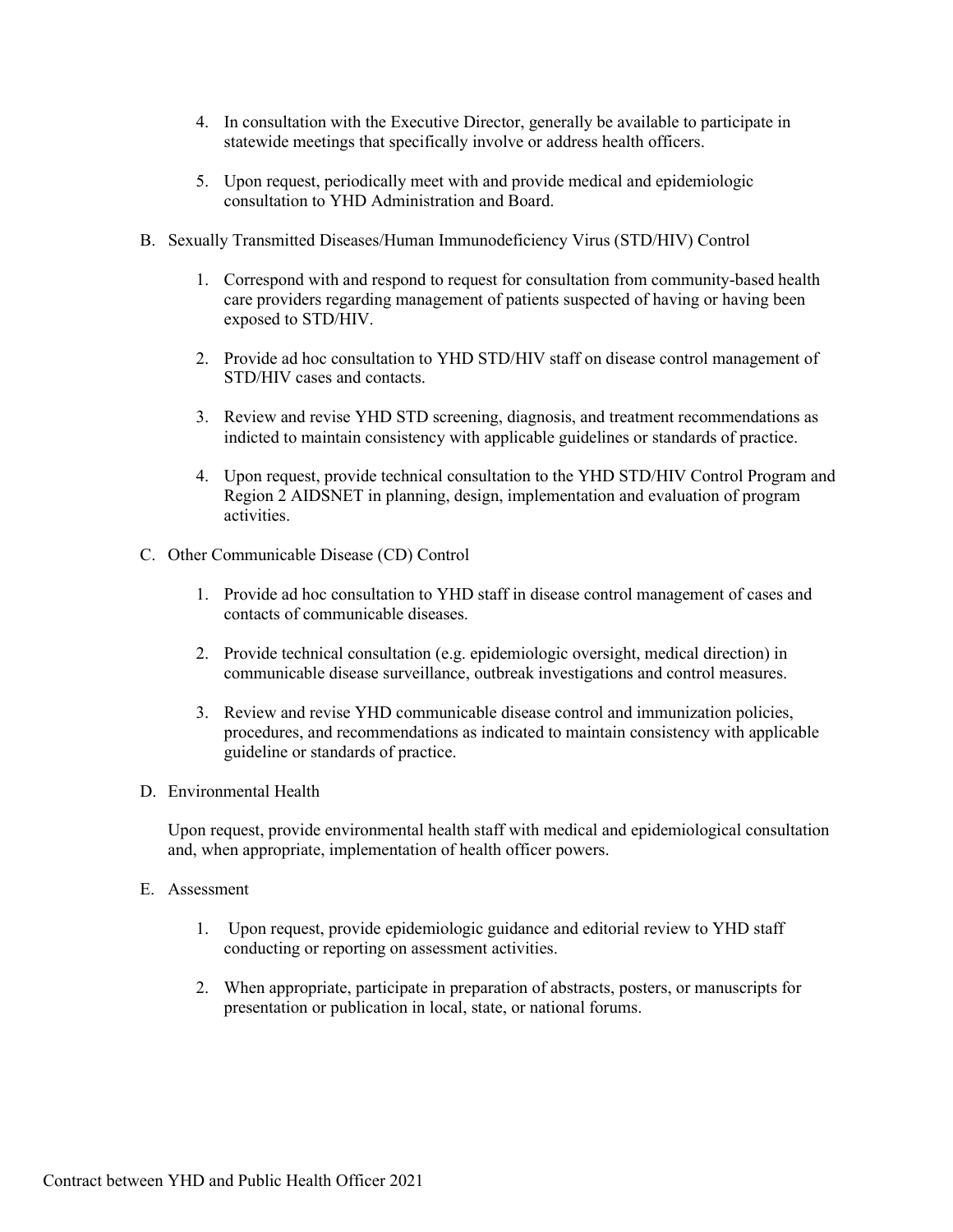#### F. Tuberculosis (TB) Control

- 1. Review clinical information and chest radiographs of patients undergoing screening, diagnosis, or follow-up through or under the jurisdiction of YHD, providing diagnostic classification and submitting physician orders or prescription for treatment, monitoring, follow-up, referral or dismissal, as appropriate.
- 2. Provide ad hoc consultation to public health nurses carrying out management plans for YHD TB patients.
- 3. Correspond with and respond to request for consultation from community-based health care providers on patient management and other medical issues related to tuberculosis screening, diagnosis, and treatment.
- 4. Correspond as necessary with primary care providers of patients under treatment for TB in YHD's jurisdiction, including preparation of written completion of treatment summaries for all cases of active disease.
- 5. Evaluate TB patients in person when clinically indicated.
- 6. Serve as YHD TB Control Officer for the purposes of carrying out the powers and duties set forth in RCW 70.28 and WAC 246-170.
- 7. Upon request, provide technical consultation to the YHD TB Control Program in planning, design, implementation and evaluation of program activities.
- 8. Review and revise YHD TB screening, diagnosis and treatment protocols and recommendations as indicated to maintain consistency with applicable guideline or standards of practice.
- II. Provisional Health Officer:
	- A. Under RCW [70.05.050,](http://app.leg.wa.gov/RCW/default.aspx?cite=70.05.050) Dr. Barg will be considered a provisionally qualified local health officer for a maximum period of three years upon the following conditions and in accordance with the following procedures:
		- 1. Dr. Barg shall participate in an in-service orientation to the field of public health as provided in RCW [70.05.054,](http://app.leg.wa.gov/RCW/default.aspx?cite=70.05.054) and
		- 2. Dr. Barg shall satisfy the secretary of health pursuant to the periodic interviews prescribed by RCW [70.05.055](http://app.leg.wa.gov/RCW/default.aspx?cite=70.05.055) that he has successfully completed such in-service orientation and is conducting such program of good health practices as may be required by the jurisdictional area concerned.
- III. Access and Availability:
	- A. Dr. Barg will generally remain continuously available to YHD by land and cellular telephone, video conference, text, voicemail, email, and fax. Initial response times will be as follows: telephone, video conference, text, voicemail within two hours; email and fax within 24 hours. At that time Dr. Barg will review, triage, and prioritize the work in consultation with YHD staff and develop a timeline for definitive response or completion of work request.